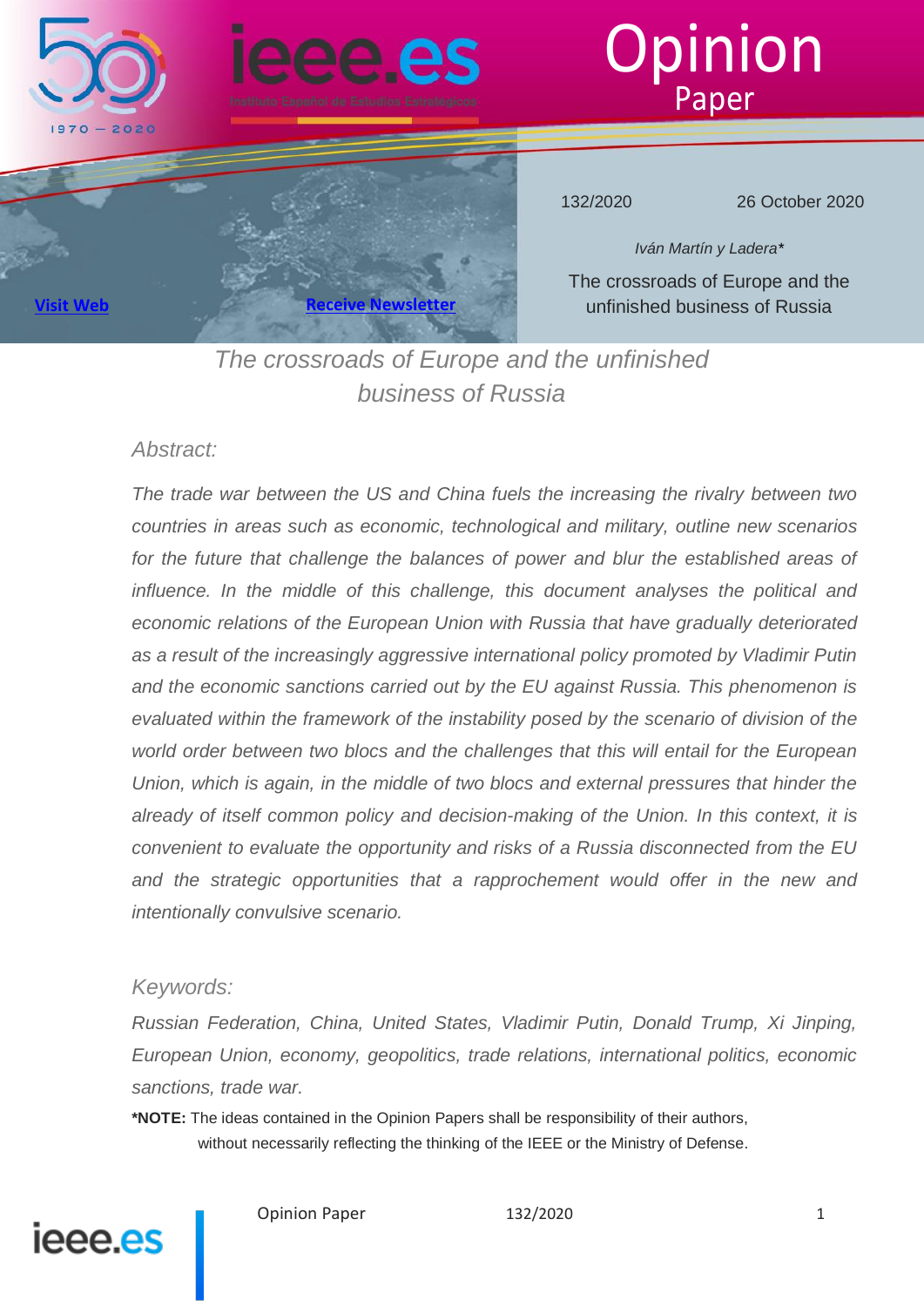

# La encrucijada de Europa y la asignatura pendiente de Rusia

## Resumen:

La guerra comercial entre EE. UU. y China, junto con la rivalidad del gigante asiático respecto a la potencia norteamericana en terrenos como el económico, tecnológico y militar, perfilan nuevos escenarios de futuro que desafían los equilibrios de poder y difuminan las áreas de influencia establecidas. En medio de este desafío, el presente documento analiza las relaciones políticas y económicas de la Unión Europea con Rusia que, paulatinamente, se han deteriorado como consecuencia de la, cada vez más agresiva, política internacional impulsada por Vladimir Putin y las sanciones económicas realizadas por la UE contra Rusia. Este fenómeno se evalúa en el marco de la inestabilidad que supone el escenario de división del orden mundial entre dos bloques y los retos que esto supondrá para la UE que se encuentra, de nuevo, en medio de dos bloques y presiones externas que dificultan la, ya de por sí, política común y toma de decisiones de la Unión. En este contexto, conviene evaluar la oportunidad y los riesgos de una Rusia desconectada de la UE y las oportunidades estratégicas que un acercamiento ofrecerían en el nuevo y convulso escenario intencional.

## Palabras clave:

Federación de Rusia, China, Estados Unidos, Vladimir Putin, Donald Trump, Xi Jinping, Unión Europea, economía, geopolítica, relaciones comerciales, política internacional, sanciones económicas, guerra comercial.

## How to quote:

MARTÍN Y LADERA, Iván. *The crossroads of Europe and the unfinished business of Russia*. Opinion Paper. IEEE 132/2020. http://www.ieee.es/Galerias/fichero/docs\_opinion/2020/DIEEEO132\_2020IVAMAR\_UERusia-**ENG.pdf** and/or  $\frac{\text{link} \text{bie}^3}{\text{base}}$  (accessed on the web day/month/year)

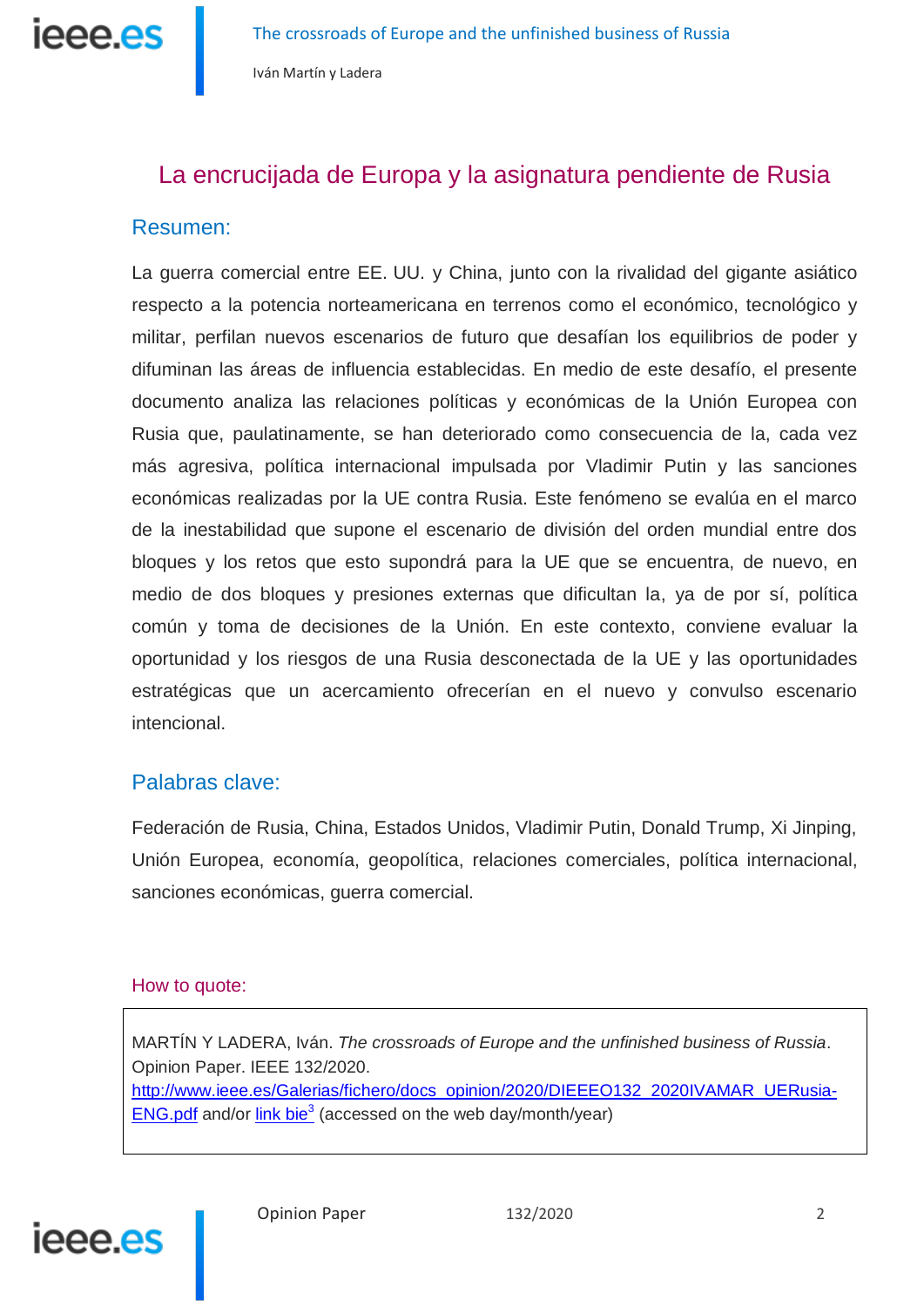

## **Introduction**

In recent years, changes have led to a radical shift in geopolitics development, accelerating international relations transformation, trade, and balance of power, challenging the entrenched classical precepts while posing difficult to forecast future scenarios.

Since the end of the World War II, the weight of Europe in global geostrategic context has lost his decision-making leverage. During the last 75 years, the old continent has not been able to rebuild its international influence through a single voice that responds to common policies and interests.

Despite having celebrated the 75th anniversary of the end of the WWII in 2020, Europe has not ceased to be a theatre of operations for world powers that use the cradle of Western civilization as a chessboard where mistakes of third parties end up being endogenous problems for the countries of the European Union.

The growth and economic importance of the European Union in the world is undeniable, but despite representing 20% of the world economy according to the IMF<sup>1</sup>, its specific political weight does not correspond with a market that exceeds in population by almost 120 million to the United States of America. On the contrary, USA has translated its economic projection into power and political influence that encompasses and drags behind it the positions of the EU, and other nations, before the different geopolitical challenges.

During the time between the end of the cold war, the dissolution of the Soviet Union and the new decade that we are addressing, Europe has lost the opportunity to create a specific political weight according to its economic relevance due to the 'Balkanization' of its own structure , where nothing has been done in decades to provide an international political arm that brings together the set of voices of the nations of the Union.

<sup>&</sup>lt;sup>1</sup> World Economic Outlook Database, International Monetary Fund, september 2020. Available at: [https://www.imf.org/external/pubs/ft/weo/2016/02/weodata/weorept.aspx?pr.x=79&pr.y=10&sy=2019&ey=](https://www.imf.org/external/pubs/ft/weo/2016/02/weodata/weorept.aspx?pr.x=79&pr.y=10&sy=2019&ey=2021&scsm=1&ssd=1&sort=country&ds=.&br=1&c=001%2C998&s=NGDPD&grp=1&a=1) [2021&scsm=1&ssd=1&sort=country&ds=.&br=1&c=001%2C998&s=NGDPD&grp=1&a=1](https://www.imf.org/external/pubs/ft/weo/2016/02/weodata/weorept.aspx?pr.x=79&pr.y=10&sy=2019&ey=2021&scsm=1&ssd=1&sort=country&ds=.&br=1&c=001%2C998&s=NGDPD&grp=1&a=1)



j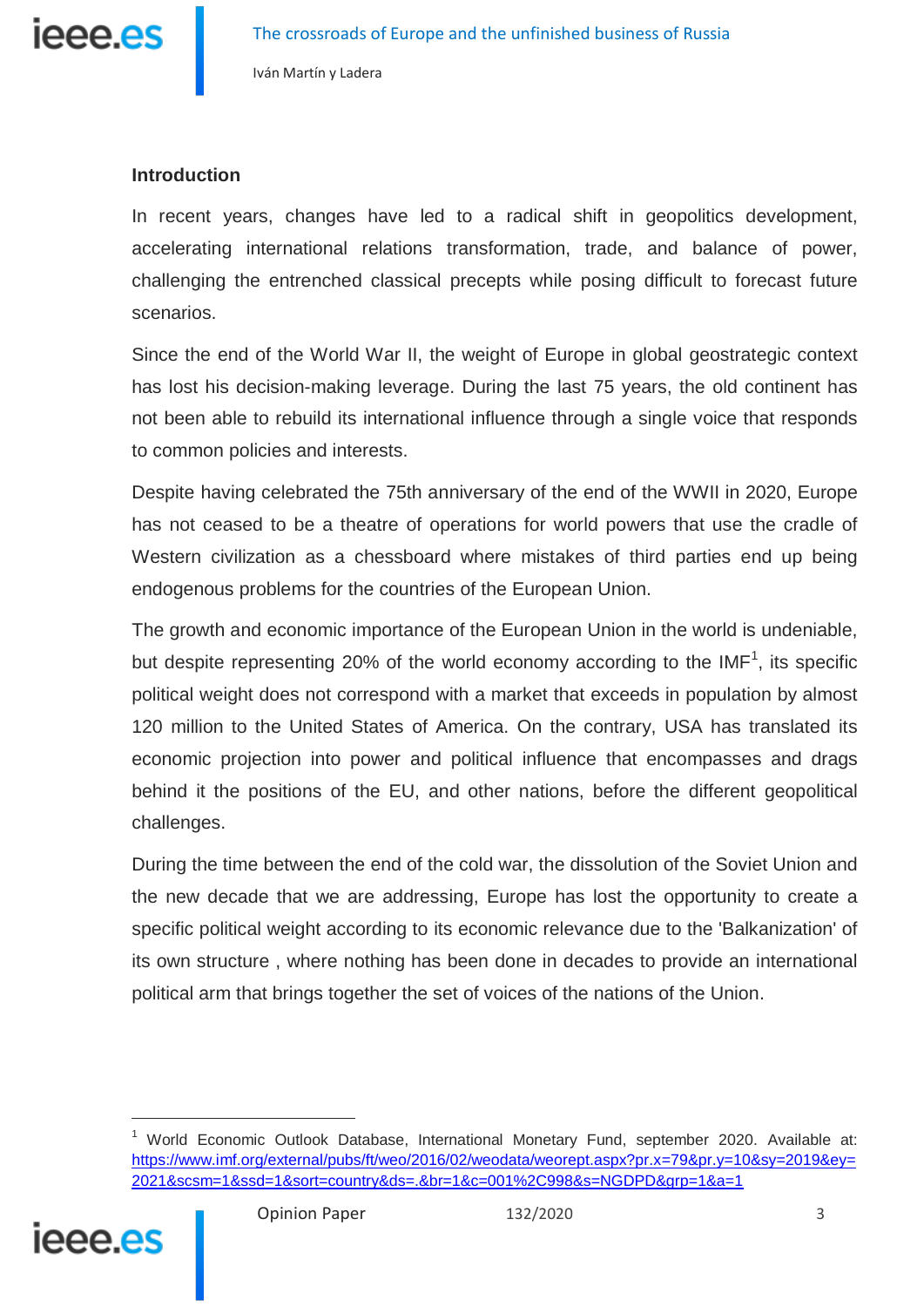

## **European Union and Russia's relationship**

Today's relations between the EU and Russia are not going through its best moments, the strategic shift of the Russian Federation, which seems to have lost interest in an approach to Europe, to which it also belongs geographically, seems increasingly evident setting the course for the Path to China with which it increasingly shares 'obstacles' with the same origin.

Current relations with Russia are neither fluid, nor trustworthy, nor balanced, not even from a commercial point of view. To this we must add that trade with Russia does not create added value chains on which to develop common interests.

Undoubtedly the sale of raw materials, mainly energy, generate large revenues for Russia and solve essential supplies, at a good price for the European market, especially for Germany. But in recent decades these relations, more characteristic with developing countries than advanced economies, have not served as the basis for mutual knowledge growth that would move towards closer relations that would help create added value for economies on both sides.

Markets would not allow France to enter into a conflict with Germany as its interests and economies are common and interdependent. On the contrary, since the fall of Berlin's wall, relations with Eastern Europe have not caused a situation in the Russian case that leads to a strategic alliance of interests, weakening European objectives and detracting from EU influence over the Eurasian giant.

After decades of mistrust between countries that are called to understand each other, Eurostat's<sup>2</sup> data shows trade relationship is reduced to exports by the European Union to Russia focusing mainly on machinery and vehicles, followed by chemicals and other manufactured products representing as a whole 90% of exports to the Slavic country. The medicines stand out as the most exported product to Russia $^3$ .

<sup>3</sup> "Russia-EU International trade in goods statistics", *Eurostat*, 2020. Available at: [https://ec.europa.eu/eurostat/statistics-explained/index.php?title-Russia-EU\\_–](https://ec.europa.eu/eurostat/statistics-explained/index.php?title=Russia-EU_–_international_trade_in_goods_statistics#EU_and_Russia_in_world_trade_in_goods) international trade in goods statistics-EU and Russia in world trade in goods



<sup>2</sup> "Russia-EU International trade in goods statistics", *Eurostat*, 2020. D Available at: [https://ec.europa.eu/eurostat/statistics-explained/index.php?title=Russia-EU\\_–](https://ec.europa.eu/eurostat/statistics-explained/index.php?title=Russia-EU_–_international_trade_in_goods_statistics#EU_and_Russia_in_world_trade_in_goods) [\\_international\\_trade\\_in\\_goods\\_statistics#EU\\_and\\_Russia\\_in\\_world\\_trade\\_in\\_goods](https://ec.europa.eu/eurostat/statistics-explained/index.php?title=Russia-EU_–_international_trade_in_goods_statistics#EU_and_Russia_in_world_trade_in_goods)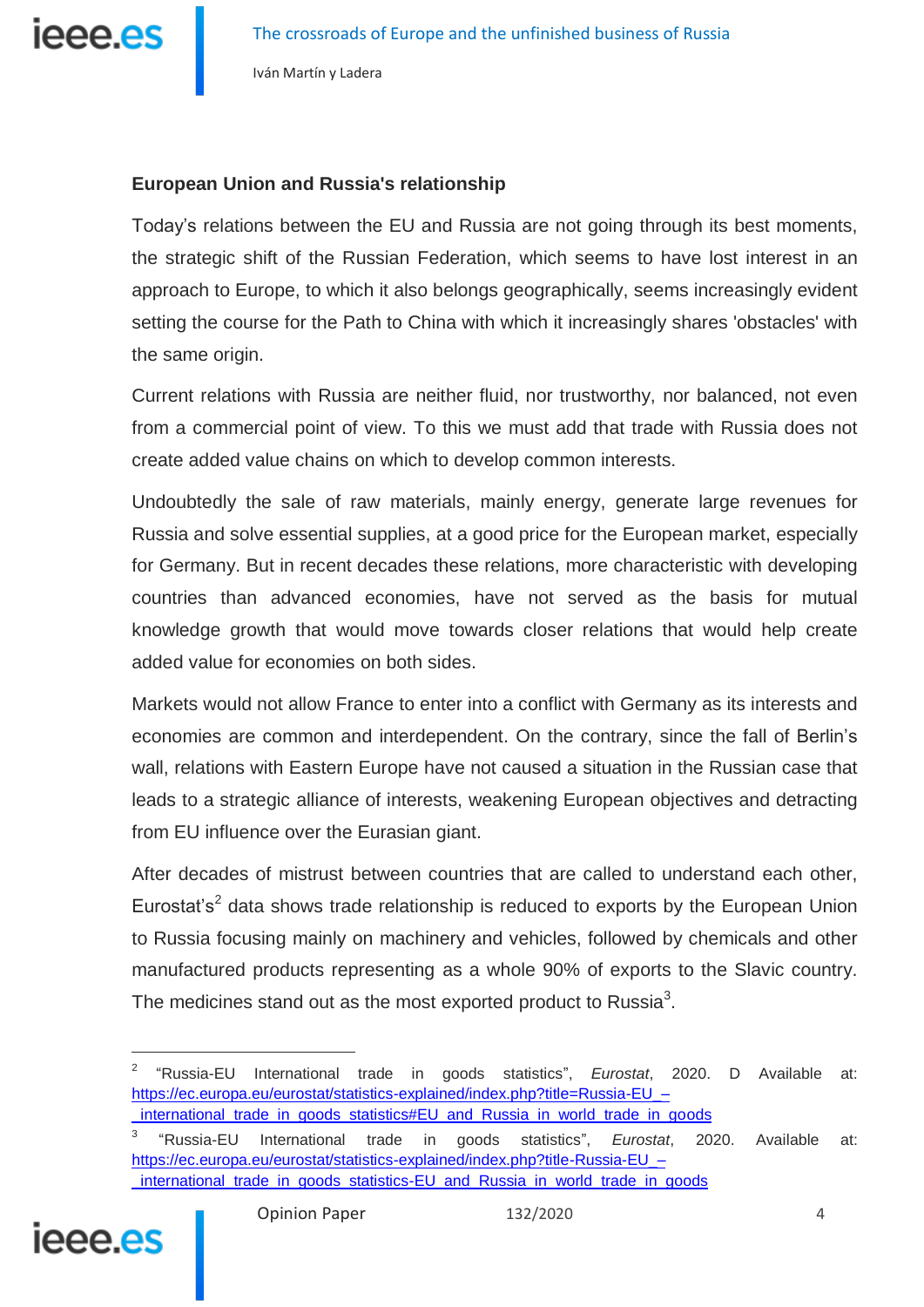

As for EU imports from Russia, primary products (72%), mainly energy, raw materials, food, and beverages dominate last. Of all imports into the European Union from Russia, raw petroleum oils stand out as a star product.



**Figure 1. Imports, exports and trade balance between the EU and Russia, 2009-2019.**  Source. Eurostat.

Assessing the data provided by Eurostat in 2019, Russia is the fifth largest partner in terms of exports of goods from the EU as a whole (4%), earning up to fourth place as the largest partner for imports of EU goods (7%).

With a trade balance clearly in favour of Russia, as shown in Figure 1, one country stands out among all those who make up the Union in its relations with Russia; Germany is the largest importer and exporter of goods to Russia.

### **The Russian paradox**

The Russian Federation is a contradiction itself and as such should be studied with caution since from the contradiction, limitations and weaknesses powers its strength of a nation with eleven time zones, which cover the largest territory under the same flag. The history of the Slavic country is full of challenges, difficulties and suffering from which it has been able to extract creativity out of lack of resources, to equate its Western namesakes in technological and military areas.



Opinion Paper 132/2020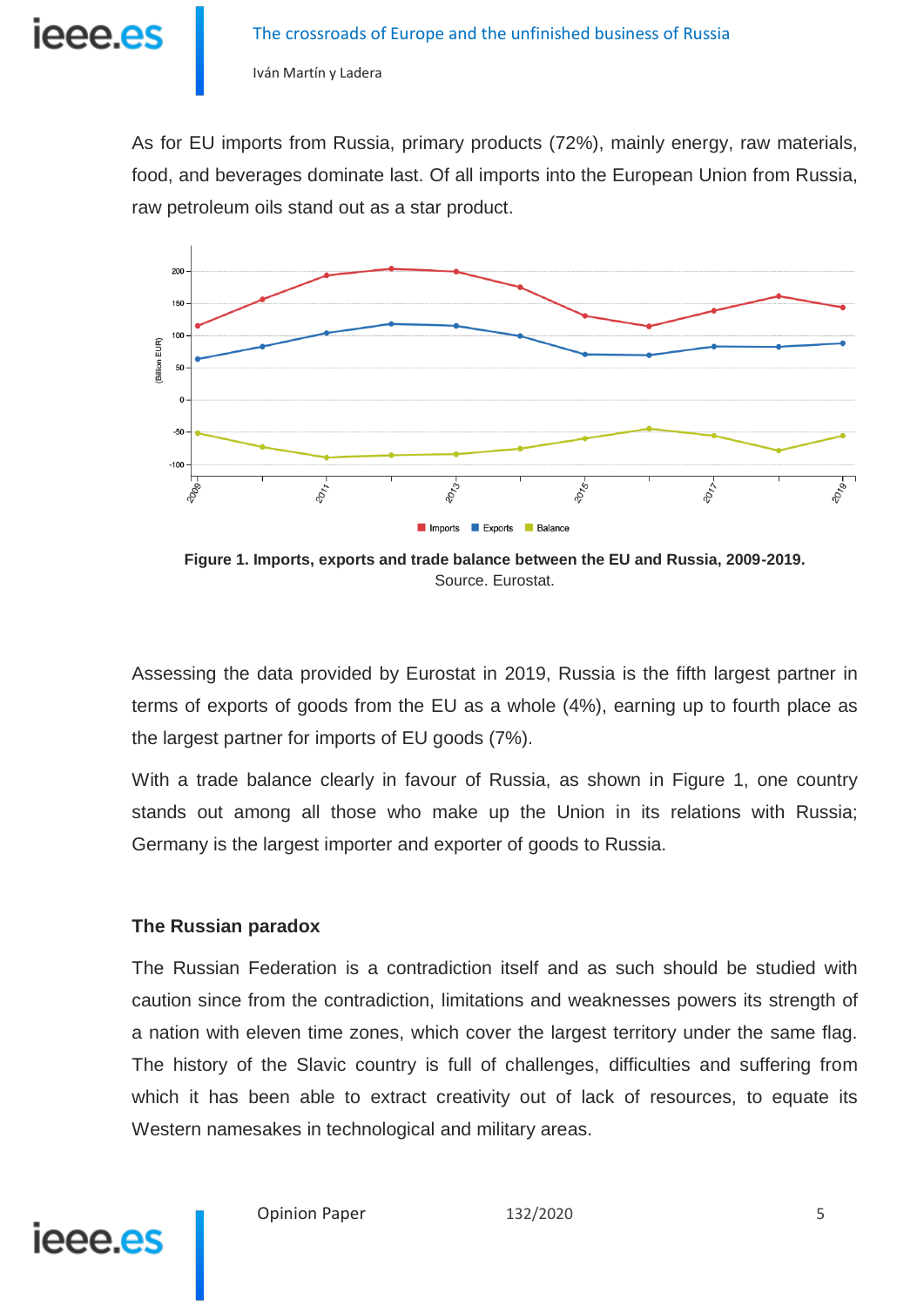

When we think of the United States of America, the People's Republic of China, or the European Union, we refer to the three most powerful and rich economies on the planet. Far from these magnitudes is the extensive and little populated Russian territory (8.3 inhabitants/ $km^2$ ).

A real example of the size of the aggregate measure of Russian production can be obtained from the 50 states that make up the US economy, an experiment that yields surprising results especially in discovering that California alone practically doubles Russian Gross Domestic Product (GDP), while Texas and the State of New York are economic realities that alone are well ahead of Russia in terms of GDP. In fact, the Russian economy would rank fourth among the states that make up the U.S.



**Figure 2. GDP (US\$ at current prices) - Spain, Russia and Italy.** Source. World Bank.

Compared to the countries of the European Union, in 2019 the GDP of the Russian Federation stood between Italy and Spain. The Russian paradox shows one of its most prominent contradictions since its relatively small economic size is always outside the Top Ten of the MFI, World Bank or United Nations, can exert geostrategic leverage worldwide.

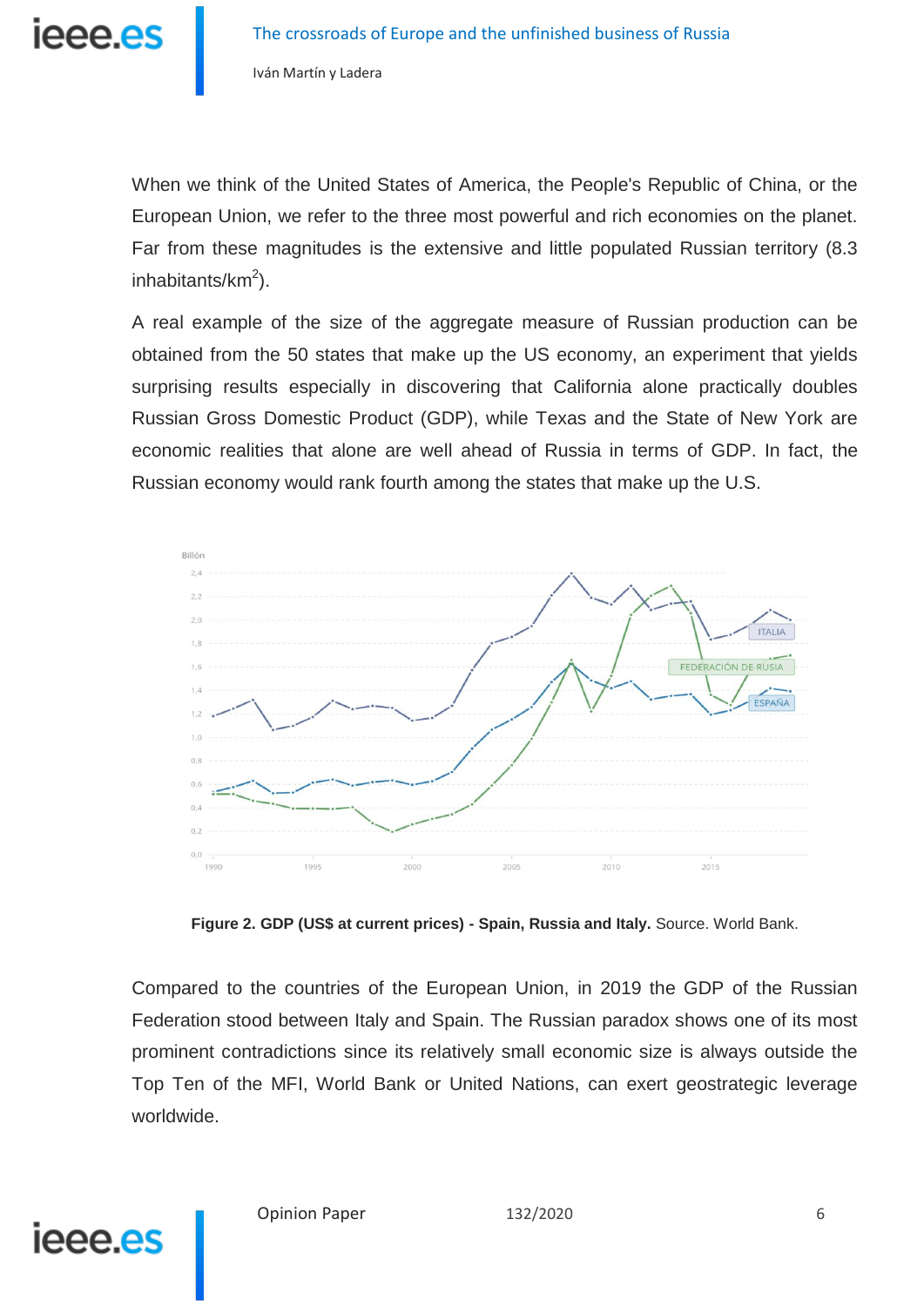

The size of its economy does not curb Russian capacity to claim its place on the global geopolitical board. Over the past decade we have witnessed Russia's return on the international stage with clear and forceful interventions in the most complicated scenarios of the globe, demonstrating an unknown determination since the dissolution of the Soviet Union.

The 'weakness' of Russian national accounting has been countered by its enormous inherited and improved military capability since the end of the USSR, capable of ensuring the total annihilation of the United States or any other threat in 30 minutes thanks to its nuclear triad, something still far from being achieved by China despite its recent programme revealed by the Pentagon<sup>4</sup> with which it intends to double its nuclear arsenal.

The size of its economy has not prevented Moscow from developing a military industry capable of ensuring the global weight of its economy that reinforces Putin's challenge on 19 September, "For the short time in modern history" Russia, "has the most advanced weapons that surpass all that has existed and exists today". The Russian president's words are corroborated by demonstrations of hypersonic weapons such as the Avangard missile, or the Tsirkon launched it from the frigate Admirant Gorshkov and the submarine Severodvinsk, while submerged, as reported by the TASS $<sup>5</sup>$  pose a</sup> serious threat to NATO's capabilities, ahead of the United States despite having a budget that multiplies by 8.6 to Russia's and 7 to China's.

GDP is not the only way to measure an economy, as there are other parameters to be ranked to value a nation's health and future potential. Although this economic variable does not allow other macroeconomic magnitudes to be in 'Champions League' position, as CNBC<sup>6</sup> reported the expansion of gold production launched in Russia in recent years.

<sup>&</sup>lt;sup>6</sup> "Risks of further U.S. 'sanctions will 'paradoxically' boost Russia'sgold production, says Fitch Solutions, 2020", CNBC. Available in: [https://www.cnbc.com/2020/08/27/risks-of-more-us-sanctions-will-boost](https://www.cnbc.com/2020/08/27/risks-of-more-us-sanctions-will-boost-russias-gold-production-fitch-solutions.html)[russias-gold-production-fitch-solutions.html](https://www.cnbc.com/2020/08/27/risks-of-more-us-sanctions-will-boost-russias-gold-production-fitch-solutions.html)



j

<sup>4</sup> "Military and Security Developments Involving the People's Republic of China 2020", *Office of the Secretary of Defense*. Department of Defense, p. viii, September 2020. Available in: [https://media.defense.gov/2020/Sep/01/2002488689/-1/-1/1/2020-DOD-CHINA-MILITARY-POWER-](https://media.defense.gov/2020/Sep/01/2002488689/-1/-1/1/2020-DOD-CHINA-MILITARY-POWER-REPORT-FINAL.PDF)[REPORT-FINAL.PDF](https://media.defense.gov/2020/Sep/01/2002488689/-1/-1/1/2020-DOD-CHINA-MILITARY-POWER-REPORT-FINAL.PDF)

<sup>5</sup> "Russia to hold about 10 more test launches of Tsirkon hypersonic missile", *TASS*, April 2020. Available in: https://tass.com/defense/1148571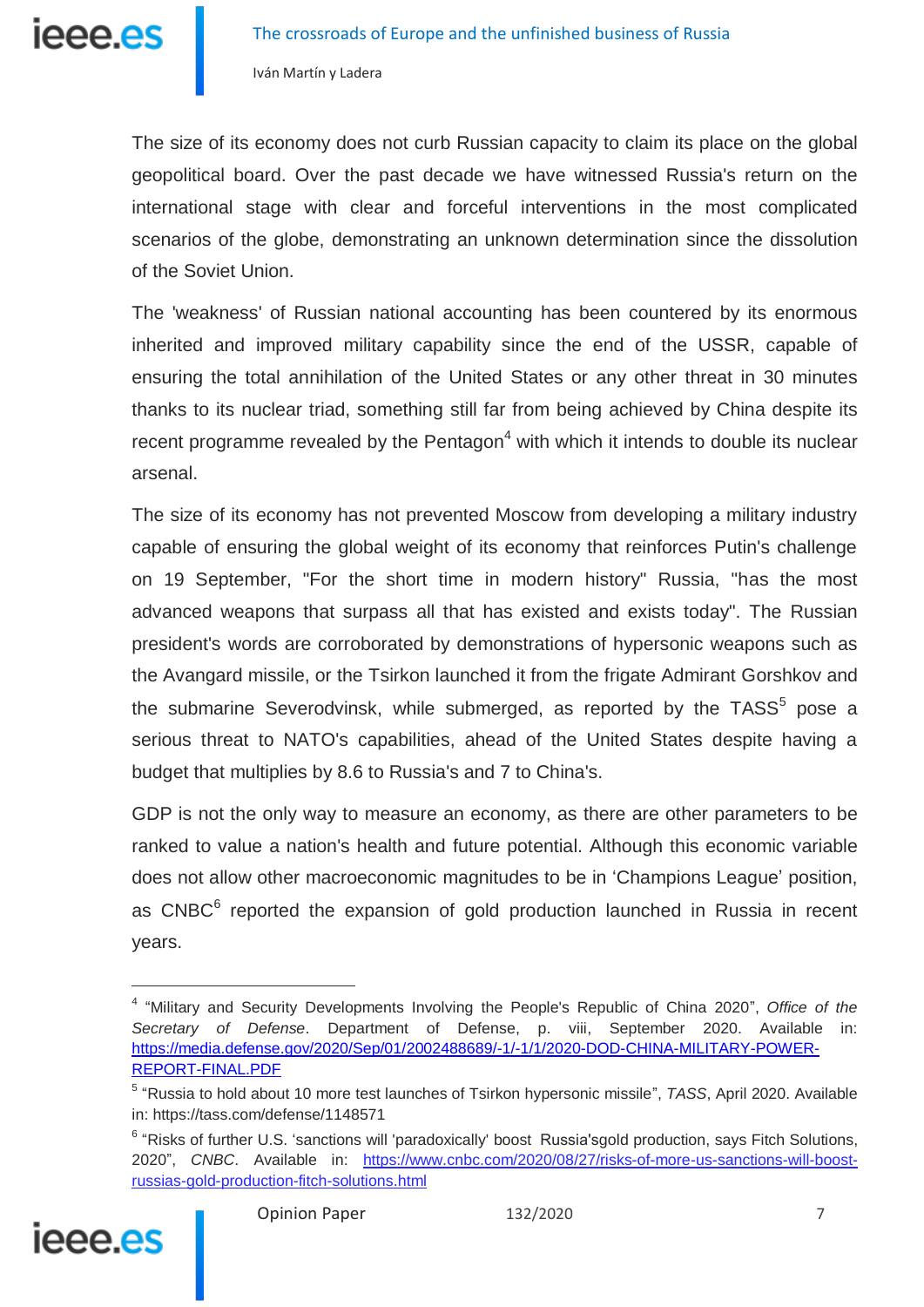

CNBC's quote from Fitch Solutions report underscored the rebound effect of Western sanctions: "U.S. sanctions against Russia, underway and expanding, will paradoxically support short-term gold production in the country".

Lessons learned in the wake of the so-called subprime mortgage crisis of 2008 alongside the direct economic impact of U.S. economic sanctions, European Union and other nations, following Ukraine's political destabilization and subsequent referendum in Crimea, de facto integrating the peninsula as part of the Russian Federation, have created the path to an economy capable of withstanding crises and tougher sanctions, based on containing debt and accumulating reserves of precious metal that best supports any eventuality: Gold.

This productive boost can place the Eurasian country as the world's leading gold producer by the late 1990s thanks to annual growth that the study cited by the US average averages puts at an average of 3.7% per year.

Russian gold reserves exceeded China's in 2018 after accumulating 1,900 tons since 2005, bringing Russia according to NASDAQ<sup>7</sup> among five countries with the most reserves of gold.

Increased reserves and gold production join the increase in international reserves according Bank of Russia<sup>8</sup> (Central Bank of the Slavic country) which reports in September 2020 a volume amounting to \$591.8 billion which represents "a weekly increase of US\$1.0 billion".

Russian central bank policy responds to threats from international cycles and crises, as well as attacks on the national economy because of Western sanctions. The diversification strategy goes through the de-dollarization of its economy, as well as a diversification of reserves where the dollar, a currency increasingly at risk from its longterm hegemonic role, loses weight as gold reserves increase at a time when precious metal fires its price as a result of the COVID-19 crisis and the unstoppable increase in the debt of Western economies.

<sup>8</sup> "Dynamics of international reserves of the Russian Federation", *Bank of Russia*, September 2020. Available in: [https://www.cbr.ru/statistics/macro\\_itm/svs/int-res/](https://www.cbr.ru/statistics/macro_itm/svs/int-res/)



<sup>7</sup> "Top Ten Countries With the Highest Gold Reserves", *NASDAQ*, May 2020. Available in: <https://www.nasdaq.com/articles/top-ten-countries-with-the-highest-gold-reserves-2020-05-15>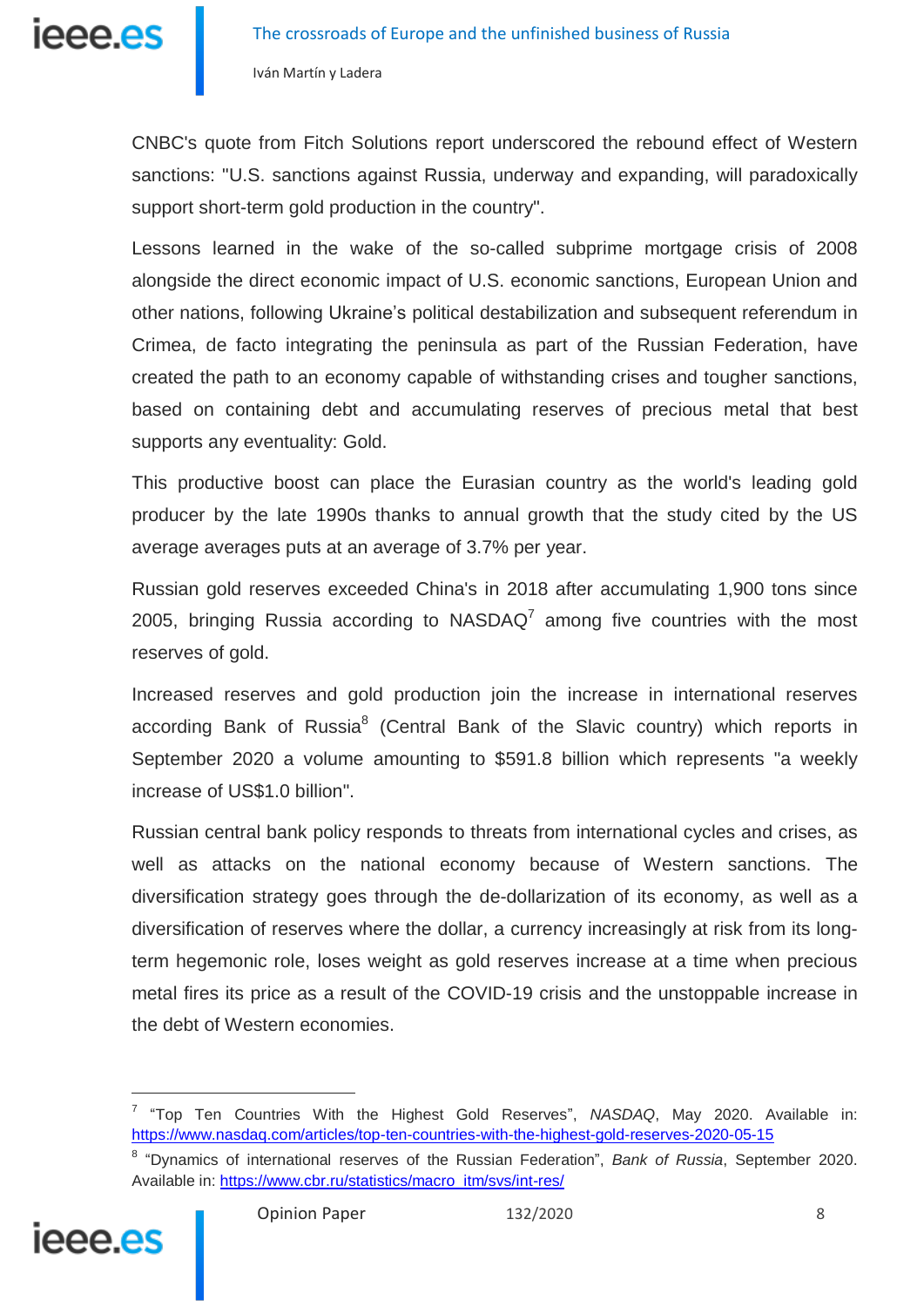

The public debt according to con the Bank of Russia<sup>9</sup> and the Ministry of Finance, places the total public debt of the Russian Federation at the end of June 2020 at 16.1% of GDP, increasing its value by 1.5 percentage points of GDP at the end of 2019.

The data contrast with the figures of the European Union economies where Spain is in the first quarter of 2020 according to Eurostat<sup>10</sup> at 98.8% of GDP, while Italy reaches 137.6%. Let us remember that the total Russian economy by GDP is in the middle of these two nations, where Eurostat data do not reflect the increase in debt generated by the COVID-19 crisis during the second quarter of 2020, while S&P rating agency indicates Spanish GDP will "stabilize at around 120% in the coming years".

The sanctions imposed against Russia have not produced the effects pursued as confirmed by Professor Jorge Mestre-Jordá<sup>11</sup>: "The rounds of sanctions undertaken by the US have not taken place. The U.S. and the EU on Russia since 2014 have not been effective in achieving the purposes set out." Indeed, the Russian economy is now more resurgent than ever by developing its own industrial processes that displace agricultural imports mainly from the EU. Russia is producing its own dairy products by creating a new economy while displacing Spanish or French producers, who together with European farmers and ranchers are the real losers of the EU-Russia sanctions war, with effective loses from the European Union, in 2014-2016 alone, exceeding EUR 30 billion.<sup>12</sup>

<sup>&</sup>lt;sup>12</sup> MARTÍN Y LADERA, Iván. "The Danger of Tariffs and Sanctions for the World Economy where Europe loses more than the United States, Russia or Japan", *Business Insider*, September 2019. Available in: <https://www.businessinsider.es/peligro-aranceles-sanciones-economia-mundial-499817>



<sup>9</sup> Monetary Policy Report No. 3, Bank of Russia, August 2020, p. 48. Available in: [http://www.cbr.ru/collection/collection/file/29125/2020\\_03\\_ddcp\\_e.pdf](http://www.cbr.ru/collection/collection/file/29125/2020_03_ddcp_e.pdf)

<sup>10</sup> "General government gross debt", *Eurostat*, September 2020. Available in: <https://ec.europa.eu/eurostat/tgm/table.do?tab=table&plugin=1&language=en&pcode=teina230>

<sup>11</sup> MESTRE-JORDÁ, Jorge, *Analysis of the Effectiveness of U.S. and EU Sanctions on Russia (2014- 2017),* IEEE Opinion Paper 28/2018, March 2018, p. 16. Available in: [http://www.ieee.es/Galerias/fichero/docs\\_opinion/2018/DIEEEO28-2018\\_Sanciones\\_EEUU-](http://www.ieee.es/Galerias/fichero/docs_opinion/2018/DIEEEO28-2018_Sanciones_EEUU-UE_a_Rusia_JorgeMestre.pdf)UE a Rusia JorgeMestre.pdf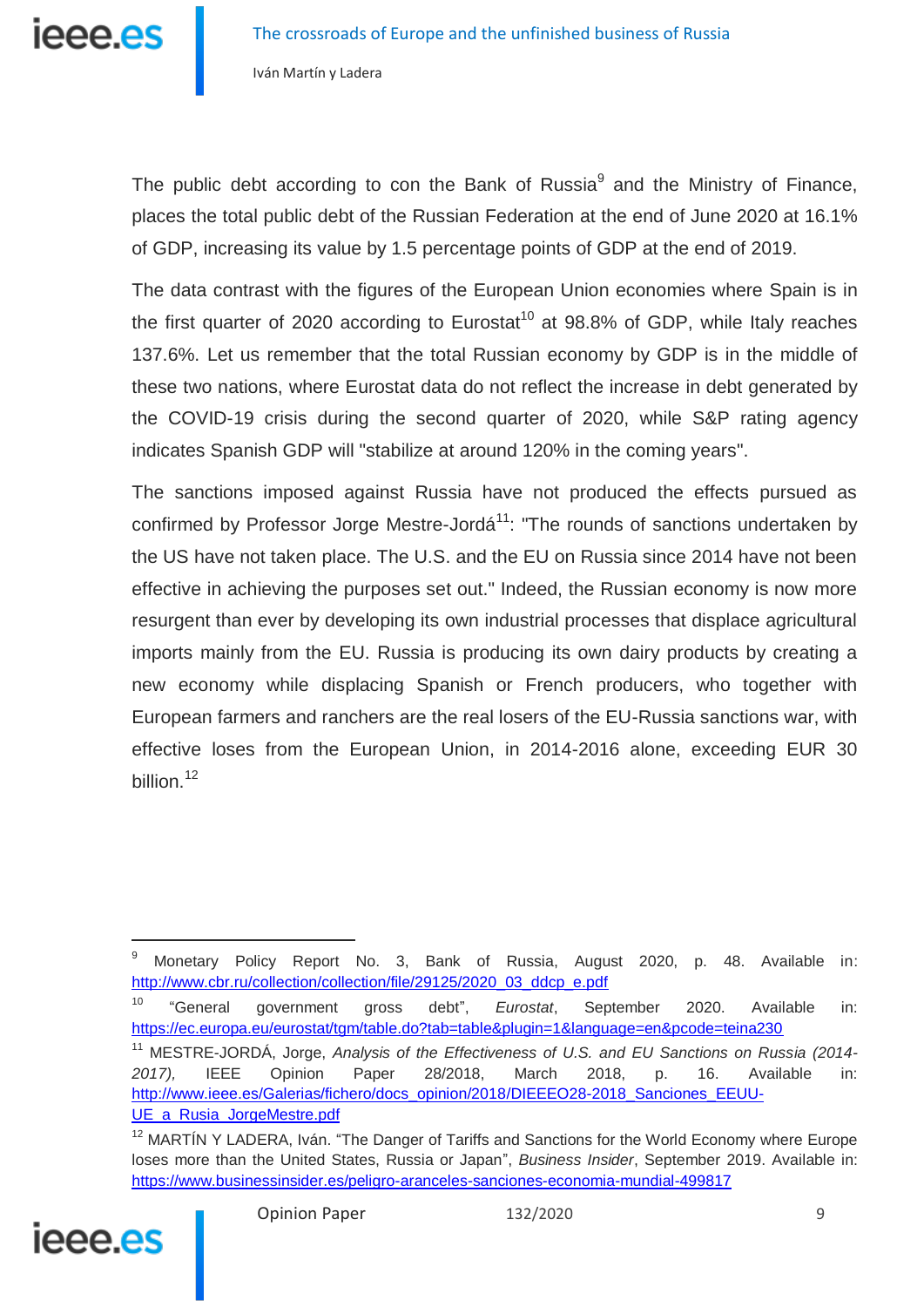

### **Russian turn, moving away from Europe**

Peter the Great vision looking towards Western Europe differs from Vladimir Putin's current position who, step by step, is moving away from Europe and turning his sights towards Southeast Asia, giving up a future with Europe that could open new horizons and offer a detente on the continent that should be the norm and not the exception.

Russia's submission to Putin as the new Tsar who is perpetuated in power, *sine die*, is a response to the impotence of making a rapprochement between equals a reality between the Eurasian nation and the EU. Decades later, the outstretched hand of a newcomer Putin to power has turned into detachment towards the West.

The unstoppable NATO advance towards Russian borders and the destabilization of satellite countries, Ukraine and Belarus, the last line of containment against the advance of the military bases and armies of the alliance generate a nervousness that relives past experiences, the ones Putin remember every year since he came to power. Moscow does not want to see American bases in Vitsyebsk, Orša or Gorki in Belarus, just as for the Kremlin a new NATO's Rota in Odessa would be practically an act of war.

The lack of trade agreements and joint plans between the European Union and Moscow, the lack of a common effort to find forms of collaboration that foster rapprochement, instead of the cold distancing and lack of trust, is pushing Russia to throw itself into the arms of China, where it finds more common ground than with its European 'brothers'.

Russia is very suspicious of China<sup>13</sup>, whom it considers a wolf in sheep's clothing, aware of the claims and dangers that this nation poses to its shared borders where the uninhabited territories of the Slavic country are coveted by overpopulation and old Chinese claims.

As much as it wants to avoid, Russia is an essentially European nation even though its territory borders North America across the Bering Strait. Russian population have their customs and ethnicities, but the European spirit and culture firmly imprinted on fire and by force from Moscow, throughout history, has left Western culture as the central axis of the country. Without it the Balkanization of Russia would be inevitable.

<sup>13</sup> AZNAR FERNÁNDEZ-MONTESINOS, Federico. *Hacia una nueva bipolaridad*, Documento de Análisis IEEE, 2020.

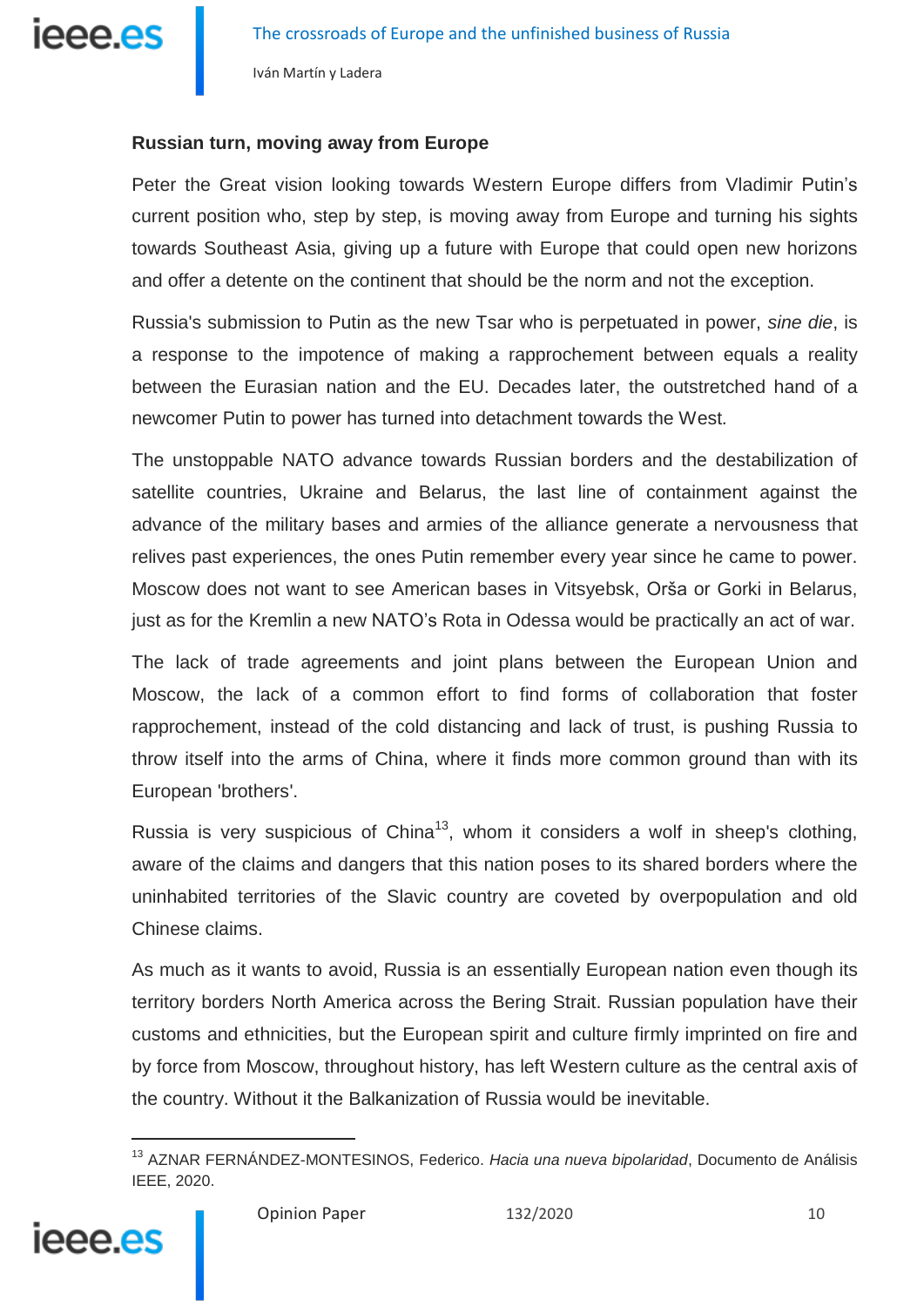Although the Chinese threat exists in the long term for Russia, the lack of a decided policy towards Moscow has precipitated the creation of a Sino-Russian axis that is becoming stronger and more solid every day, where military relations are increasingly coincident. The North American fence now extends across the South China Sea, copying the system used first against the Soviet Union and now with Russia in Europe. This reinforces the interests that have been build, by a fearsome friendship, between Xi Jinping and Vladimir Putin.

The significant arms sales between Russia and China are now joined by a fusion of common threats and interests that are not at all convenient for the security and defence of Western interests.

Western pressure has ended up twinning two leaders settled in power over any kind of vote or democracy, in the Russian case, with President Xi absolute power.

The twinning between Vladimir Putin and Xi Jinping rethinks the Western strategy and, especially, the European one. Combined military power of both nations has to be taken into account, especially when their interests coincide (on their own initiative or because Putin has no choice) not only in political and economic aspects, but in common geographic areas that allow involvement of both nations facing the same threat.

Past joint operations in the Asia-Pacific region provoked reactions from South Korea and Japan that flooded headlines<sup>14</sup>. Naval manoeuvres in the Baltic with the presence of Chinese ships should serve as an alarm clock for Western ruling classes.

Russia and China agree on multiple points. In geopolitics, all space left by a nation is quickly occupied by other interests. The withdrawal of troops from Afghanistan by the US puts this nation in the spotlight of China thanks to the rapprochement that this nation is making towards Pakistan, taking advantage of the crisis with India, to make it an ally and bridge to South Asia after the withdrawal of the US military.

The Chinese deal with Iran, circumventing sanctions against the Islamic nation after the unilateral American rupture of the agreement, concur with Russian aid to the country just as the United States tries to build a new NATO in the Middle East.

<sup>&</sup>lt;sup>14</sup> "Seoul is shot by Russia and China's first asia-Pacific airpatrol", Joyce Lee and Josh Smith, Reuters, July 2019. Available in: <https://lta.reuters.com/article/coreasur-rusia-aeronave-idLTAKCN1UI11P-OUSLT>

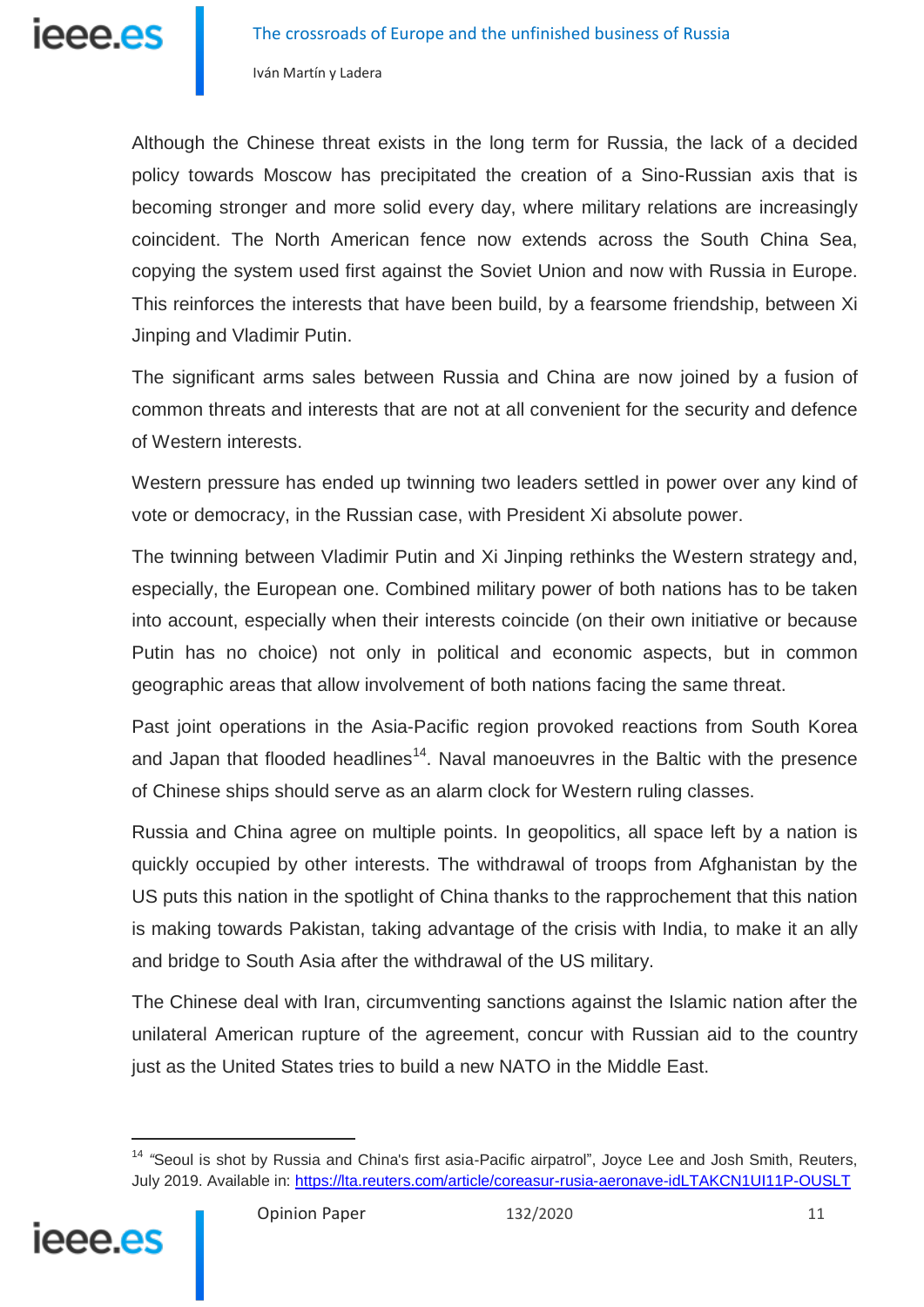

#### **Playing with marked cards**

Vladimir Putin and Xi Jinping play with marked cards an advantage that gives them the initiative to the nations of the European Union, the United States, Canada, the United Kingdom or Australia. While these countries change democratically every four to five years, China, and Russia (after their last constitutional change) have two undisputed leaders who have demonstrated greater intelligence and foresight than many Western politicians.

The short-termism that dominates European politics prevents Western countries from seeing the long term with the calm that geopolitics requires. Meanwhile, totalitarian powers calmly plan the next blow that is not necessarily military. Chinese plans in the tech field have not been built overnight. China in 2020 is the result of wise strategic decisions and investments (with state resources) that instrumentalize private initiatives to conquer the technologies that will dominate this century. Today the Chinese technological ecosystem in certain areas is unrivalled and the *sorpasso* has been completed in different sectors with the consequent economic boost it carries with it.

These plans are not possible in Western democracies, especially those countries with governments under constant stress and ongoing political crises, where elections happen over time without providing governments with the stability they need. Democracy shows its limitations in dealing with strongly led nations when a small party alliance can put an entire government in check. This advantage is used in China and Russia to take advantage over its Western counterpart. The political weakness of its rivals is used as an accelerator of their interests where the whole responds to the request of its leaders.

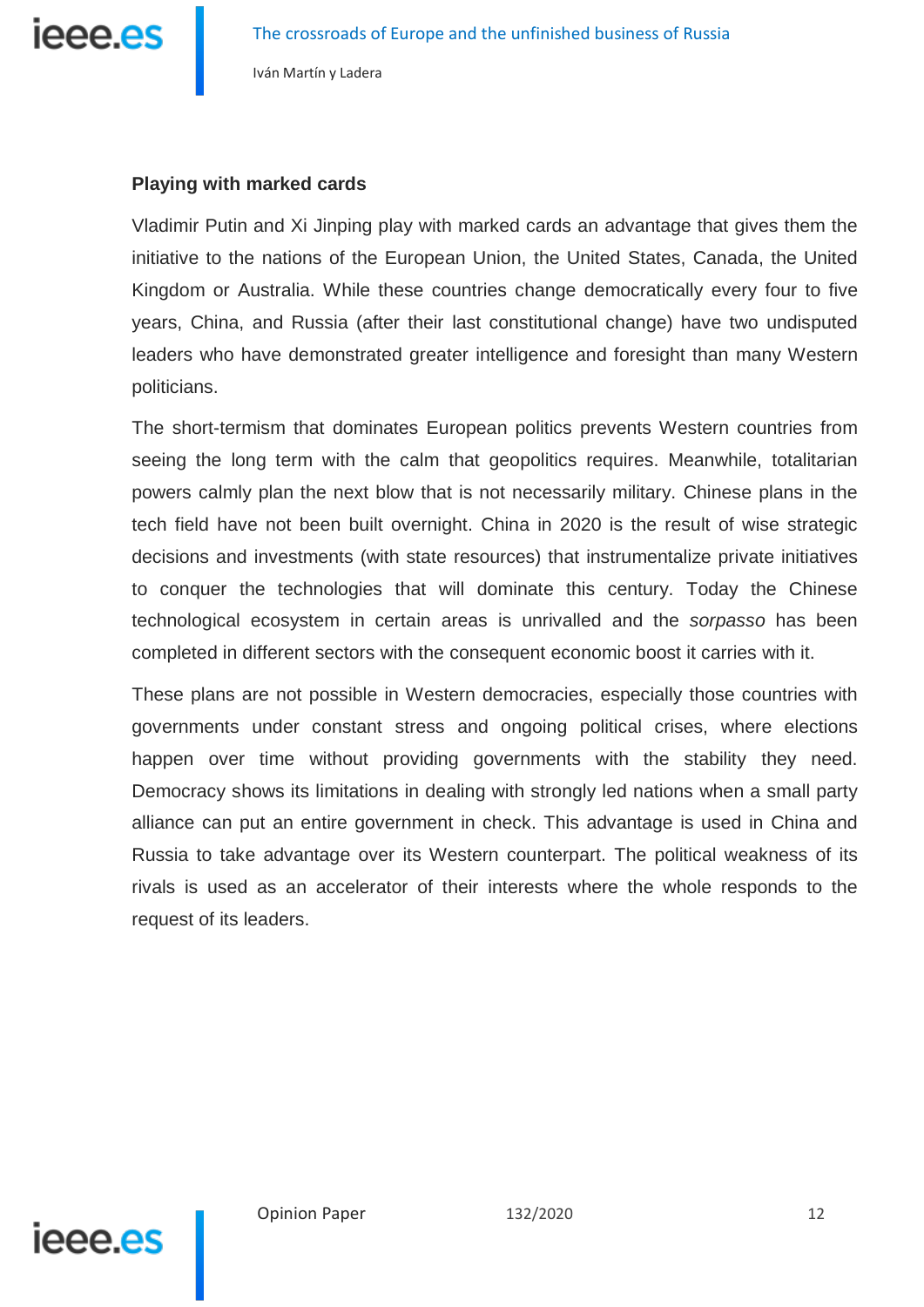

## **Wandel durch handel**

The*wandel durch handel* concept*,* interpreted as: change through trade, has become the new leitmotif of German-to-Chinese politics, as Peter Altmaier<sup>15</sup>, German Economy Minister, said when talking about his country's trade relations with China, market number one (above US). U.S.A. for German exports valued at EUR 100 billion.

This policy goal, criticized by many, is to bring about changes in countries' systems and societies through trade by creating a current that through economic growth and the result of the incentive of trade will lead to a democratically based political transformation.

This philosophy is not only German but was at the centre of Bill Clinton's 2000 speech<sup>16</sup> to celebrate China's entry into the WTO: "China not only agrees to import more of our products. China also imports highly praised democratic value: economic freedom."

Caution has been German basis of its international policy, especially with authoritarian countries, mainly due to economic reasons since the Teuton economy is based on exports totalling more than half of its GDP.

Chancellor Angela Merkel finds it difficult to maintain her position of "understanding" regarding Russia's geostrategic aggressiveness in the international arena. In fact, the option of exchange through trade is being strongly criticized and described by some journalists as "failed" after twenty years of little democratic change in China.

Giving up the *wandel durch handel* would mean abandoning the concept that has cemented the creation of the European Union, which has become what it is thanks to the interrelationships, cooperation and economic integration that have provided the greatest period of peace and prosperity in the history of the old continent.

Critics of this principle allude to moral values, putting them before economic ones, as the United States is doing to China and other nations, with the danger of turning moral principle into an improperly used political instrument.

[https://www.iatp.org/sites/default/files/Full\\_Text\\_of\\_Clintons\\_Speech\\_on\\_China\\_Trade\\_Bi.htm](https://www.iatp.org/sites/default/files/Full_Text_of_Clintons_Speech_on_China_Trade_Bi.htm)



<sup>&</sup>lt;sup>15</sup> MATTHEW Karnitschnig and HANKE VELA, Jakob. "Germany's economy minister defends Berlin's muted response to China's crackdown in Hong Kong", *Politico*, July 2020. Available in: <https://www.politico.com/news/2020/07/15/germany-hong-kong-china-365499>

<sup>16</sup> CLINTON, Bill. "Clinton's Speech on China Trade Bill", *Institute for Agriculture & Trade Policy*, March 2000. Available in: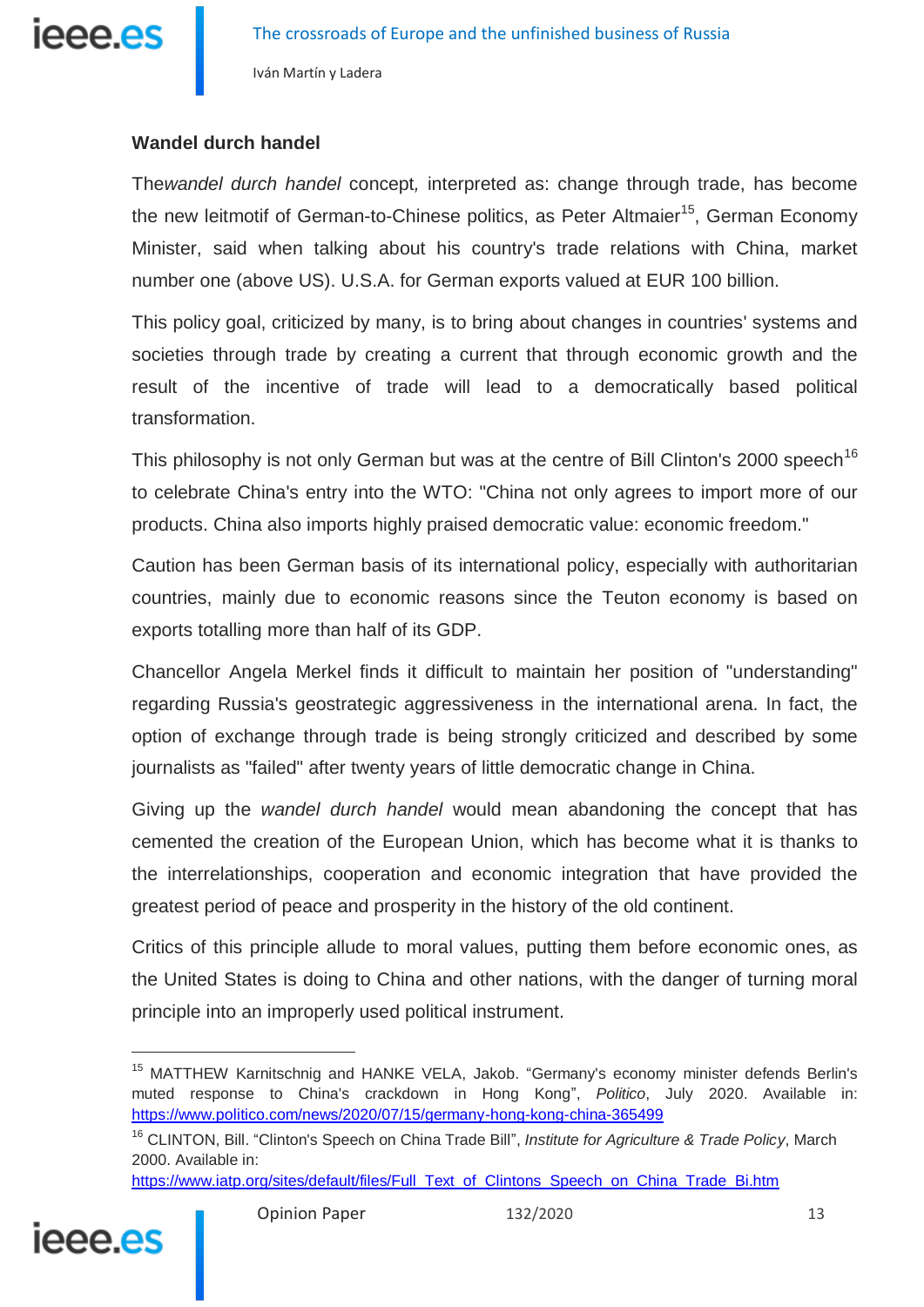

The danger of the breakdown of relations, through sanctions and trade conditions, is an isolationism that does not consider economic relations as forces of positive change.

For this reason, economic sanctions against Russia fail and will fail again, because effective economic integration must take effect for them to take effect. In a scenario of misaligned countries, they fall on deaf ears.

Absence of a joint future agenda with Europe ends up reinforcing the authoritarian stance that pushes closer to those more 'similar' nations, such as the case discussed above, which are increasingly bringing Russia and China closer to a common future capable of altering the global balance.

The case of the trade relationship between France and Germany, economic sanctions would be devastating for citizens, but over Russia they have failed. Brussels and Moscow failed establishing their economic relations by reducing it practically to a gas and crude oil.



**Figure 3. Most traded products between the EU-27 and Russia, 2019.** Source. Eurostat.

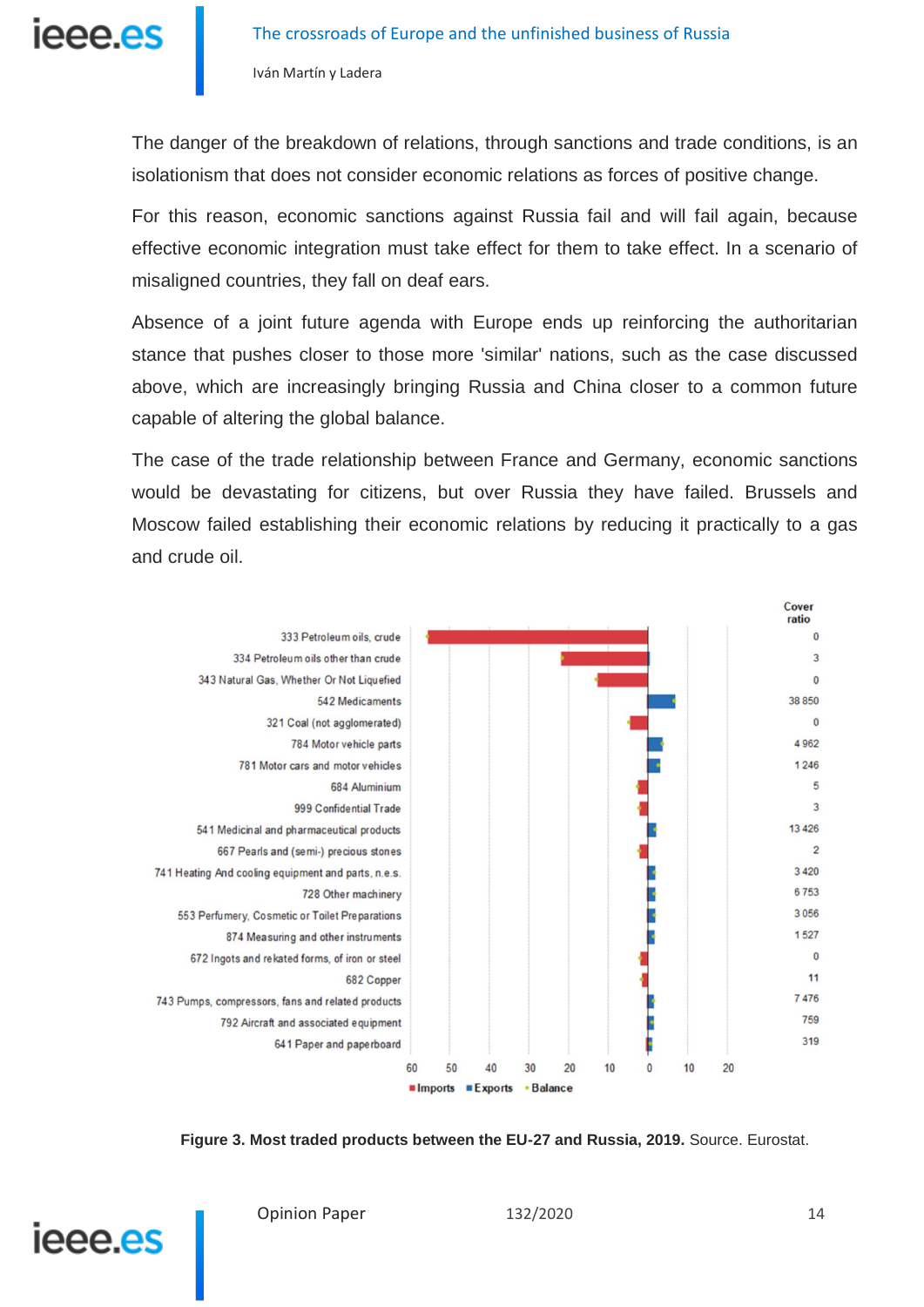ieee.es

There are no projects outside Nord Stream II (again related to gas supply) that produce economies of scale that generate added value or common projects that could benefit the eastern economies of the European Union and foreign investment.

The security that normality provides in rich business relationships, drives away ghosts and rivalries of the past that have no place in a necessarily interconnected economy.

### **The alternative**

There is a line of thought that raises the rupture of relations and an increase in sanctions, in order to defend principles and values that can lead to ostracism and isolationism from those markets that are not at the level of Western morality.

The risk we are living today is precisely to find ourselves close to this possibility that would put Europe back in the middle of a dispute that has not begun, in which it cannot intervene and that it will be more expensive than for the other parts.

A world divided between the US and its allies in the Middle East offers little room for Europe to choose between U.S. or Chinese technology, Asian or American social media apps and services, Internet 1, or Internet 2. Companies should choose which market they will work with, or what technology, since their exports to the other bloc would be excluded. All this would lead to the loss of welfare and freedom conquered for generations, broken inevitably the balance and peace between the union's own nations.

This may seem like an apocalyptic scenario, but the reality is that, in Europe, in the middle of the technological age where communications are key, there are no leading business conglomerates in key sectors.

US has Apple, Google, Facebook, Microsoft, Amazon. China, on the other hand, rivals at the same level thanks to the support and advances from Ali Express, Xiaomi, Huawei, WeChat, even Russia has a giant like Yandex that occupies Google's position in the Slavic country. How many companies in these sectors does the European Union have?

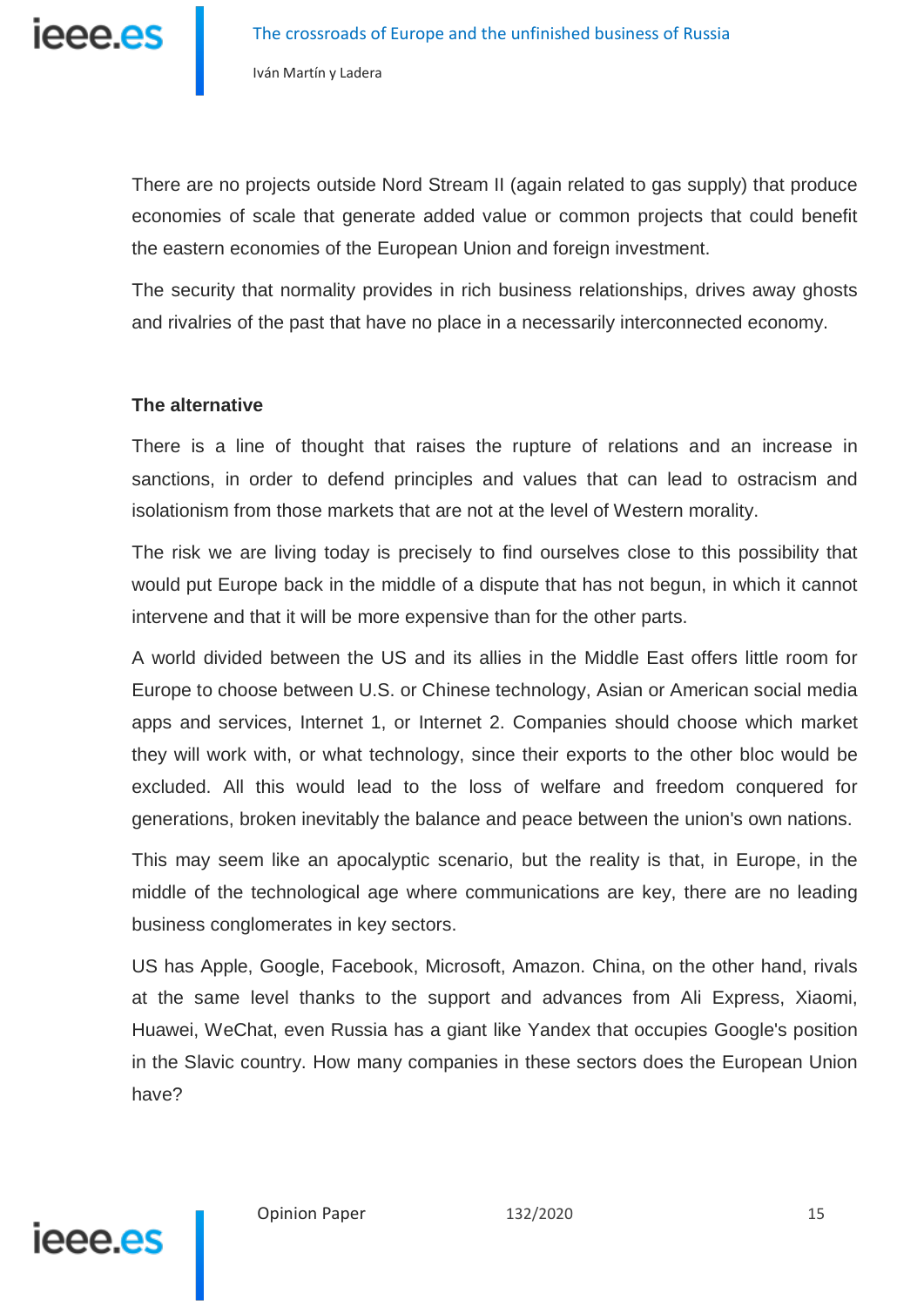

#### **Conclusion**

Over the past six years relations between the European Union and Russia have deteriorate. Severe sanctions policy criticized by Italy and other EU countries and Kremlin's distance has generated mistrust between the two sides.

From a Russian point of view, this stalemate results in the hardening of Moscow's positions which, being rejected by a Europe, has a free way to jump into the international arena in its own way, accepting a worsening situation regarding to its European 'brothers'. Since things are wrong, a worsening is assumed in exchange for the advantages that certain geostrategic actions can offer to Moscow.

Media campaigns and stigmatization have ended up getting Moscow to choose to communicate its point of view, between aggressive style and passive style, projecting power and even playing down diplomatic consequences like lose G8 seat is assumed in exchange for reinforcing his position in the Middle East.

Military intervention in Syria responds perfectly to this line of thought. Despite the European dislike and the US and UK opposition, Russian intervention in Syria has saved Bashar al-Assad's regime, been a success for Putin who has strengthened his military presence in the Eastern Mediterranean, reaffirmed his ability to be a reliable intermediary for regional powers, meanwhile the White House contradicting his pacts by dedicating himself to his own and leaving the area. By the way, Iran has established a corridor with Hezbollah forces in Lebanon, while Europe has suffered a wave of migrants and refugees that has fuelled the expansion of nationalisms and disagreements in many of the states. Russia has been strengthened in its Middle East campaign while Europe is weaker, more divided and with Turkey as an added problem.

As for the US-led sanctions policy and followed despite internal oppositions by the EU, it has not paid off. In a five-year period, the Russian economy has been able to absorb the blow, its markets now sell Russian-produced cheese, creating a previously nonexistent industry, European agricultural producers, many of them Spaniards, have not been compensated for their losses.

While sanctions have caused direct damage to certain industries and strategic sectors, their prolongation has failed to increase their initial effects resulting in a counterproductive effect of strengthening affected sectors. As a result, external